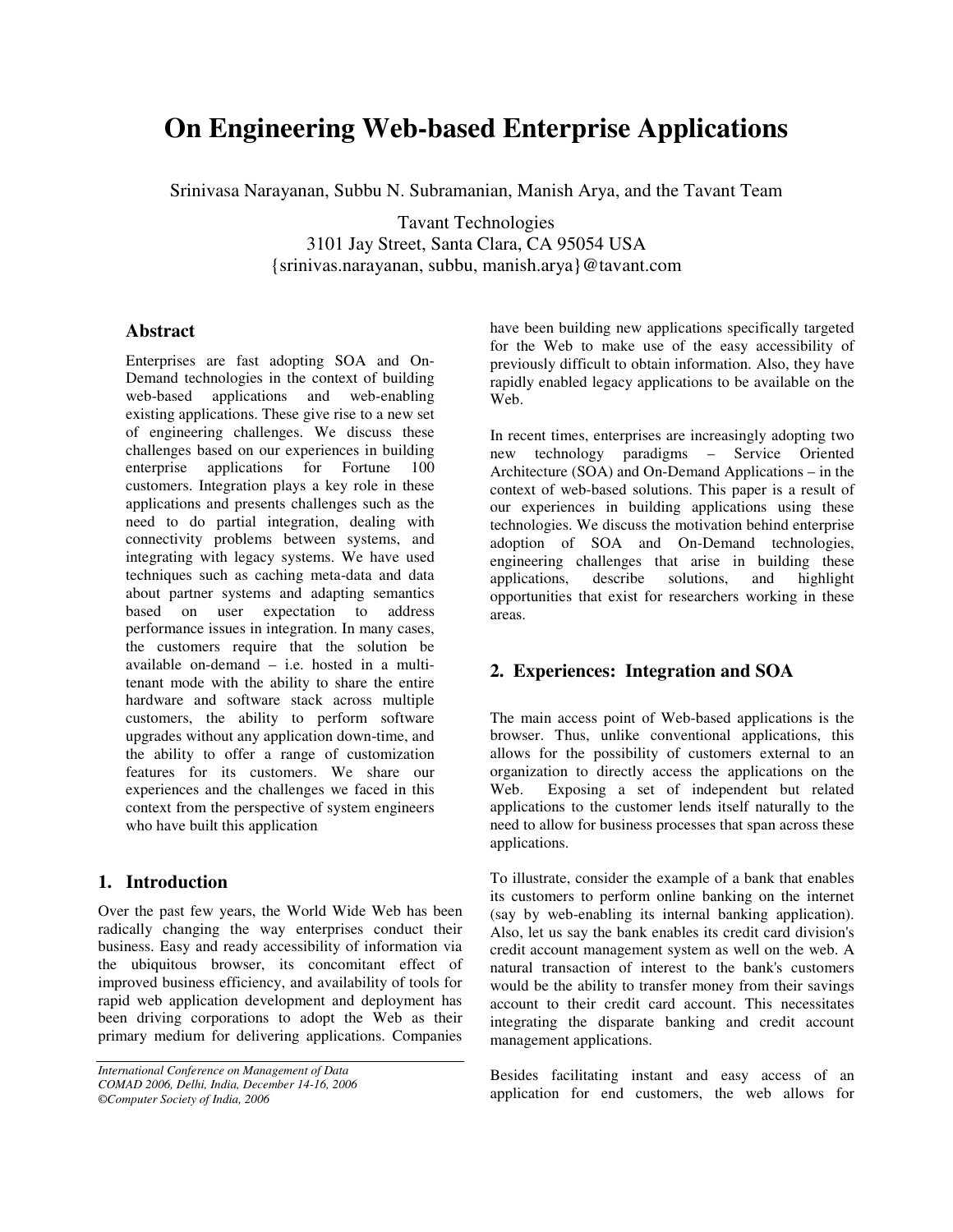accessing the application's data and services by other *applications* as well. Traditionally such integration is performed in an ad-hoc manner using custom integration techniques that is unique to each integration touch point.

Technologies such as webservices and recent architectural paradigms such as SOA [1] that stipulate standard integration patterns are becoming a popular alternatives to integrate multiple applications. In this section, we discuss several SOA integration challenges and solutions in the context of enterprise applications.

#### **2.2 Challenges in SOA**

SOA provides a loosely-coupled architecture to integrating disparate applications. A typical SOA application is constructed from many smaller applications that provide specific business services. These business services are orchestrated together to implement a higher level business service. The orchestration can be hand written or be specific through languages such as BPEL [2]. The interaction among the applications is usually a combination of asynchronous communication via messaging or through synchronous communication via web services or other technologies such RMI/EJB/CORBA etc.

Building such SOA based applications brings several challenges in design, implementation, testing and monitoring phases. At Tavant, we built a comprehensive system for dealing with all these aspects of the development lifecycle of a SOA application.

The design time tool allows one to declaratively specify the nature of the interactions between the services including characteristics such as the type of interaction (sync or async), the schema of the message exchanged, the required elements in a message for each interaction – some of these validations go beyond what can typically be captured through XML schemas.

We also developed a testing framework that simulates interactions between the loosely coupled systems in a SOA application. This allows for a tester to test one application independent of another. The framework allows some systems to be deployed live during testing and others to be simulated. This allows for the incremental testing of a large application by gradually adding in more live systems as they are ready.

Application-level monitoring of a large distributed SOA system also adds several challenges. A large business process involves interactions between many small independent distributed systems and failures could happen in any of those systems, and detecting failures in such workflows is a non-trivial task. We built an event processing framework that collects events from several distributed systems and allows the user to declaratively specify patterns in such events that constitute success or failure. A workflow is modeled as a "AND-OR" graph where each node represents an event. Certain nodes are declared to be terminating nodes. The model also allows the user to declare service-level agreements (SLAs) for workflows. For example, one can declare that a certain workflow is supposed to complete within 2 minutes. As events happen, the event processing system updates the status of the various running workflow instances and allows for alerts to be generated based on declarative rules (such as if more than 1% of workflows of a certain type are incomplete).

#### **2.3 Partial Integration**

Many businesses are web-enabling their business processes in a phased manner by doing them one by one instead of all at once. The business reasons are obvious - minimize risk, see early return on investment, and synchronize technology changes with user adoption rates. Hence, an integrated application needs to deal with integrating partial business data and processes belonging to the component systems.

Consider a system that acts as an order management hub system whose canonical model consists of concepts such as Orders, Invoices, and Shipping as well as the business processes involving these concepts. In the long run, the hub system maybe required to interact with backend Invoicing Systems and Shipping Systems to fulfill the business processes. In our definition, a "hub" system is one which acts as an orchestrator of various business processes and invokes services from various target systems to fulfill a request. In this context, consider a scenario where a business wants to achieve integration and collaboration involving its invoicing system first and wants to do the same for its shipping system in a later phase. To address this requirement, the hub system needs to represent Invoice data in the canonical model when the corresponding data for Orders and Shipments is not available. This causes interesting technical challenges: (a) Data modeling becomes a more complicated task – e.g., foreign key restrictions in the canonical model need to be relaxed. (b) Business logic needs to be made inherently aware that only parts of the data in the data model graph may be genuinely available. (c) With no clear models for specifying unavailability of data in relational database systems, queries on the data model must be careful not to return incorrect answers because of the partial availability of data.

#### **2.4 Leveraging Integrated Data to Handle Connectivity Challenges**

Query processing in a distributed systems environment is a well-studied subject [4]. While many of the ideas are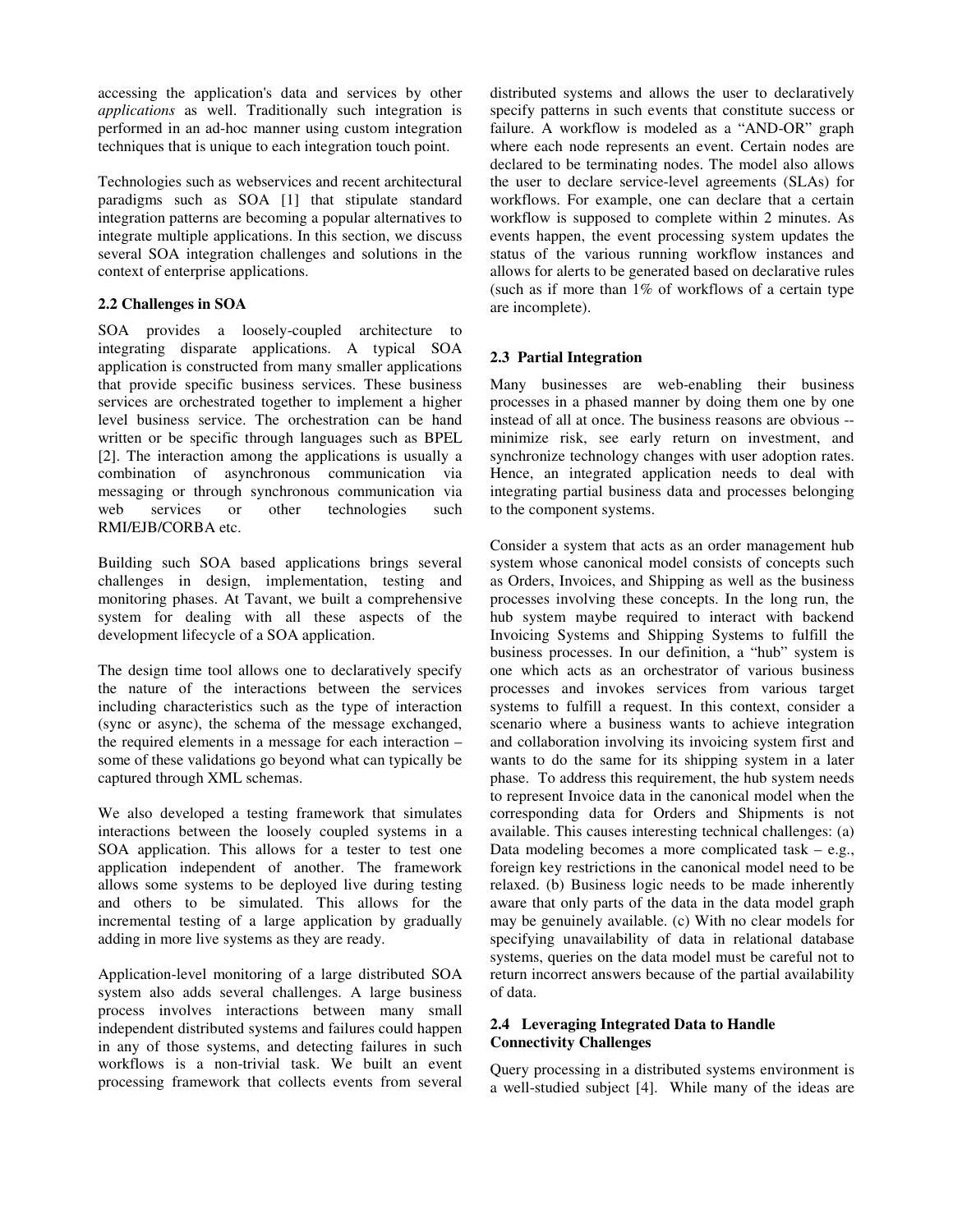relevant in the context of a data integration setting as well, there are key differences due to the fact that these two environments differ in some fundamental ways.

While the distributed systems environment is tightly coupled, the data integration environment comprises of loosely coupled, autonomous component systems. In particular, the reliability of the component systems as well as reliable communication among them cannot be guaranteed. Thus in practice, the integration system should be able to cope with unavailable component systems and serve useful purpose even when some of the component systems are unavailable.

A technique for addressing the above problem is to use build a integration hub (like the Order Management hub discussed in the earlier section) and use the integration hub to cache data. This cache can be used to substitute for the component system when the component system is unavailable. This approach is based on the belief that it is better to present a possibly stale result to the user rather than not present any results at all. In these instances, the hub system may want to inform the user about the existence of the cache and warn the user that the data may not be current.

As an example, let us say that an application needs to present pricing data to the user. The product catalog in the integration hub cache can cache the pricing information for the various products. Consider a scenario where while answering a user query regarding product price and availability, the hub fails to obtain the latest pricing information from the master component system (say due to connectivity issues). The integration system may still want to present the user with the pricing information from the cache along with an indication to the user that the information may not be accurate.

It is important to note that the above techniques for dealing with unavailable component systems may not be applicable in the context of all integration scenarios. The integration system should allow for declaratively specifying the scenarios where the cached information from the integration hub can be substituted and/or query relaxation techniques can be applied. The system should make use of these specifications to apply the appropriate technique for a given scenario. Also the integration system should allow for an option where the end user is made aware of the fact that in order to generate the results to her query, one or more of these scenarios have been applied.

#### **2.5 Data Semantics as a Function of User Expectation**

This section discusses yet another scenario that leverages the existence of the integration hub cache. It exploits the fact that in real-life, semantics is context sensitive. For example, when a user is browsing the product catalog, it can be acceptable to present possibly stale and hence approximate price information. But when the user is placing an order for the same item, it is important that the user is presented the current accurate price of that item. A smart integration system can take advantage of these semantic distinctions that arise in real-life. This technique has been used in several order processing applications that we built - the catalog prices are cached on the hub on a nightly basis. Thus, prices for items can be more efficiently obtained for the more frequent catalog browsing activity. For the less frequent ordering activity, current prices are obtained from the component system using real-time web service queries.

# **3. Experiences: On-Demand Web Applications**

The traditional model of deploying applications dictates that the necessary hardware and software be procured, installed, and maintained at the customer's location. This model adds huge costs to the customer who has to buy the hardware and also pay for the expertise to install and manage these applications. Besides, this model does not account for fluctuations in demand – investments in hardware and software will need to be typically based on peak demand considerations and optimistic business growth projections.

In recent times, several vendors are offering applications as a hosted service to customers with the promise of reduced total cost for customers by amortizing the expertise and management costs across many customers. These pay-as-you-go services help to speed returns on investment by reducing up-front project and infrastructure costs.

#### **3.1 Multi-tenancy**

Architectural issues in enterprise software systems have forced On-demand vendors to follow the ``one instance, one box'' model in which the vendor has to create a separate instance of the application on a dedicated set of servers for each customer. With a large number of customers that are needed to reap the benefits of the Ondemand model, it creates a complex hardware and software environment with significant administrative burden that cannot be amortized much more than in the case of the traditional model.

Multi-tenancy can be defined as the ability to host applications for multiple customers by sharing the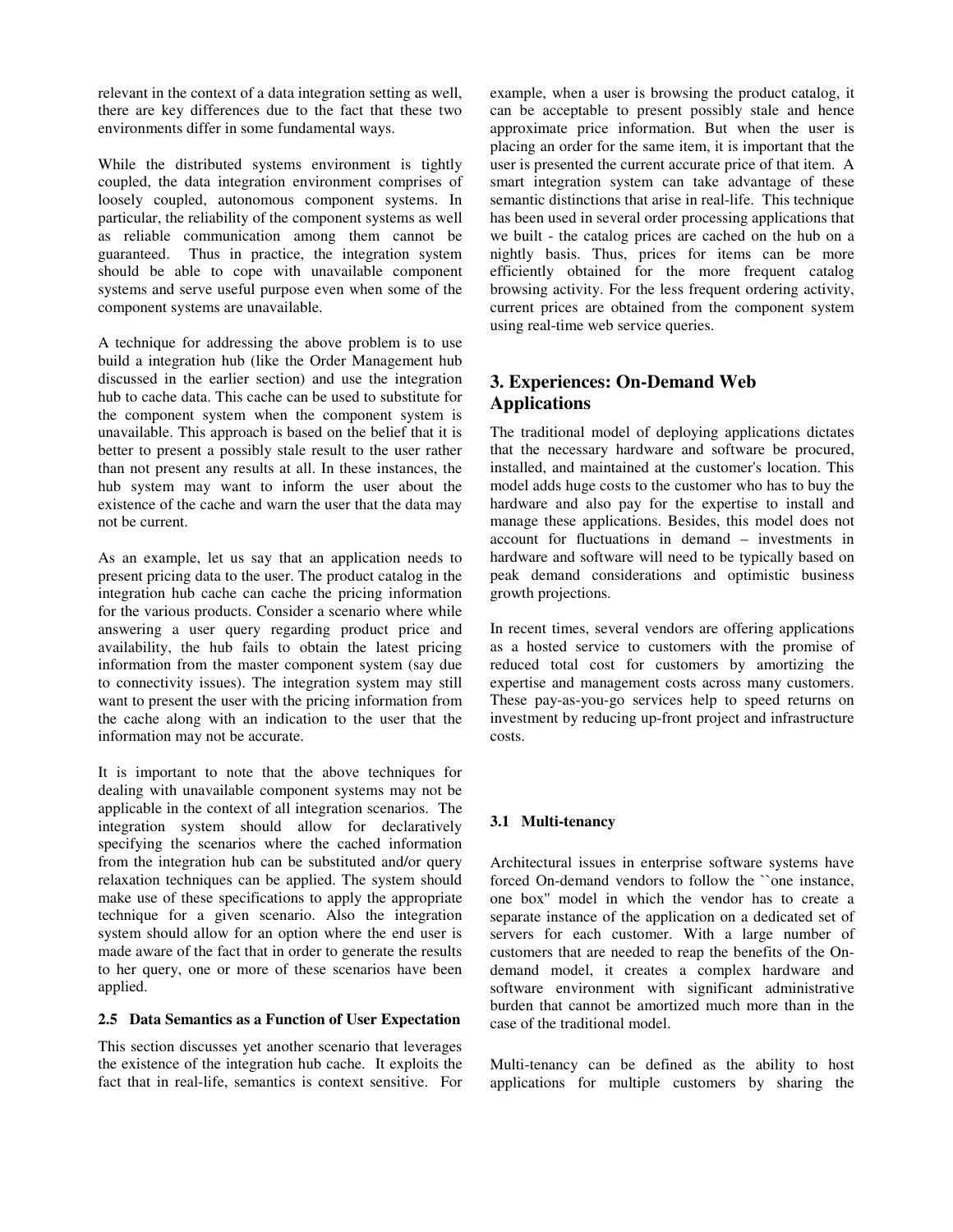hardware and/or software resources among these customers to reduce the overall cost of the application for these customers.

For Web-based enterprise applications, typical hardware resources are the servers hosting the application - in most cases, Web Servers, Application (Business Logic) Servers and Database Servers. The software resources are the corresponding software code - the Web Server code, the application server code, the databases containing the persistent application data and the database manager managing these databases.

Using the above definition, Multi-tenancy can take many forms depending on which resources are shared among the customers. The greater the administrative costs involved in managing the resource, the greater the benefits of sharing the resource. However, not all these resources lend themselves to be shared across customers with equal ease. For example, sharing the database instance across customers involves designing the database schema from ground up to support multiple customers. Similarly, sharing the application software instance involves designing the object model, the process flows and other components of the application logic in such a way that it can be leveraged for multiple customers.

Tavant has deployed On-demand applications to its customers that have been designed at all levels to support ``complete'' multi-tenancy - where all of the above mentioned resources can be shared across customers. The complete multi-tenancy model helps in amortization of high-cost and medium-cost activities such as database administration for the database instances, management of application servers and web servers including continuous monitoring of server processes, software upgrades etc.

Thus, the complete multi-tenant architecture provides a level of cost reduction far beyond what can be achieved by simply hosting an application. On the flip side, this model causes security concerns as the code and data is shared between customers. Also, providing independent performance guarantees to customers and isolating problems so that errors with one customer do not affect another are difficult to achieve.

On first glance, it may seem unlikely that two different enterprises would want to share the same stack considering the above mentioned security and problem isolation issues. While this would probably be the case for competing or totally different large businesses, multitenancy within a enterprise across different business units, across collaborating businesses, or for small and medium enterprises can be quite an attractive proposition due to the significant cost savings that it can provide. In fact, the

multi-tenancy architecture has been used in a very successful way among different internal businesses units in some of Tavant's large (Fortune 100) customers.

#### **3.2 Multi-tenancy Facilitates Collaboration**

In a multi-tenant system that shares the database instance, the data of different customers is in a common place. This enables the system to provide new business processes to make use of this data and thus create new collaboration opportunities between these customers. Consider the example of an enterprise with different business units that sell related products. Lets say that these business units have started to share a complete multi-tenant system for their order processing application. These business units that have traditionally been relying on completely isolated systems, now have the opportunity of devising new business processes such as product promotions across business units and product searches across business units. If the data had been distributed over multiple systems, such business processes would have been difficult to implement due to the lack of technologies for performing cross-system distributed querying over the Intranet or the Internet.

#### **3.3 Online Software Upgrades**

Many enterprises that have Web-enabled their applications have high demands on the uptime of these systems. With the applications being accessed by users all over the world, it is impossible to identify an reasonable time for bringing systems down. In keeping with such demands, the Tavant solutions are designed to be highly available with almost no down time. Many traditional enterprise applications have downtime requirements for activities such as applying patches and release upgrades.

The Tavant solutions have been carefully engineered at all levels to avoid down time during software upgrades (for both bug fixes and release upgrades).

A typical Tavant hosted on-demand solution has a multitier architecture with a cluster of application servers that all connect to backend databases. A new software release involves the following steps in that order -- (1) Database Schema Change: upgrade the database schema so that the new code corresponding to the new schema can function properly; (2) Application Code Change: upgrade the application software on the application server cluster one server at a time; and (3) Configuration Data Change: once the software has been upgraded on all the application servers, perform the necessary configuration and migration activities to update the database content and make it ready for the new changes to function correctly. Sometimes, some or all of step (3) is done prior to step (1), but we will ignore this detail for sake of simplicity.